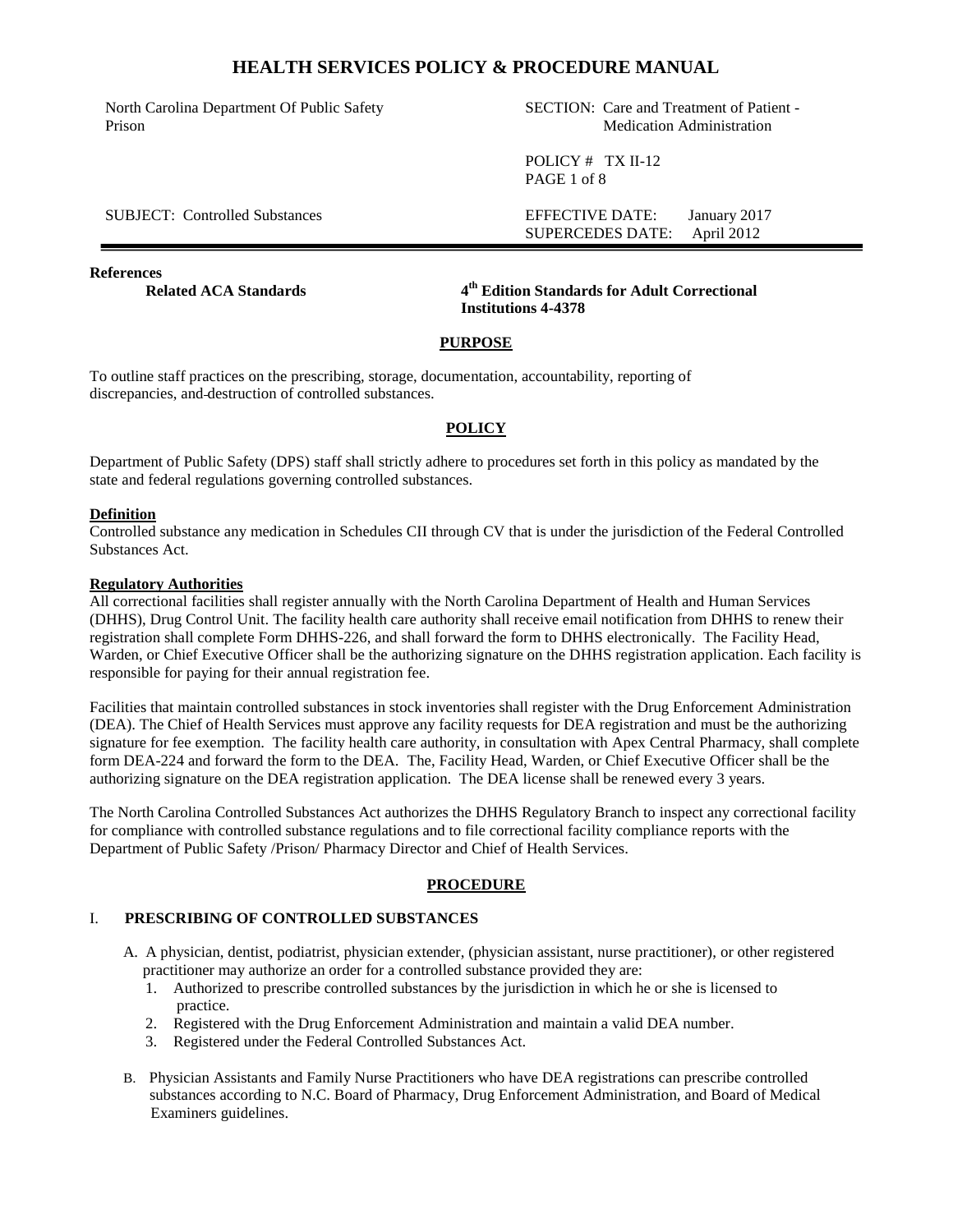| North Carolina Department Of Public Safety<br>Prison | SECTION: Care and Treatment of Patient -<br><b>Medication Administration</b> |
|------------------------------------------------------|------------------------------------------------------------------------------|
|                                                      | POLICY $#$ TX II-12<br>PAGE 2 of 8                                           |
| <b>SUBJECT:</b> Controlled Substances                | January 2017<br>EFFECTIVE DATE:<br>April 2012<br><b>SUPERCEDES DATE:</b>     |

- C. DEA registration numbers shall be added to the appropriate pharmacy data base before a provider can prescribe any controlled substance.
- D. A licensed provider without a DEA number cannot independently prescribe controlled substances. This provider shall obtain a verbal order for the controlled substance from their sponsor provider. It is the responsibility of the sponsor provider to cosign and forward to pharmacy within 7 days a copy of the cosigned order.
- E. A telephone/verbal order for a Schedule II Controlled Substance shall be prescribed for an emergency period only. For NC DPS facilities this emergency supply shall be the quantity needed to provide treatment until a provider is available to issue an additional written order, if deemed necessary and nursing staff can procure the medication.
- F. To qualify as an emergency order the following parameters shall apply.
	- 1. Immediate administration of the controlled substance is necessary for proper treatment of the offender; and
	- 2. No appropriate alternative treatment is available, including administration of a drug which is not a controlled substance under Schedule II of the Controlled Substance Act; and
	- 3. It is not reasonably possible for the prescribing provider to issue a written order.
- G. The telephone/verbal order shall include "Authorization for Emergency Dispensing" written by the nurse on the provider order.
- H. It is the responsibility of the provider to sign and forward to pharmacy within 7 days all verbal orders for Schedule II controlled substances.
- I. The date of reference for the start date of a controlled substance order is the date and time the order is written unless a future start date and time are specified. The stop date for a controlled substance order is referenced to the start date unless a stop date is specified.
- J. For taper (dose decreasing) or titrate (dose increasing) controlled substance orders that must be processed in HERO by pharmacy services as separate orders, the start date and stop date shall change by pharmacy staff to accommodate all days of the taper/titrate. The first order is processed with the start date and time the order is written or with the future start date and time when requested, and subsequent entries have a start date being based on the stop date and time of the previous order.
- K. When a provider writes multiple orders for a sequence of two (2) or more different controlled substance medications, the start date and stop date shall change to accommodate all days of the therapy. The first order is processed with the start date and time the order is written or with the future start date and time when requested, and subsequent orders written on the same date and time have a start date, time, and stop date based on the stop date and time of the previous order.
- L. The provider must specifically document dosage, dosage intervals, and quantities on each controlled substance medication order.
	- 1. Doses must be exact and not arbitrarily subjective.
	- 2. Orders for one (1) or two (2) tablets every four (4) to six (6) hours are not valid. These orders will default to the lower dose and the greatest time interval.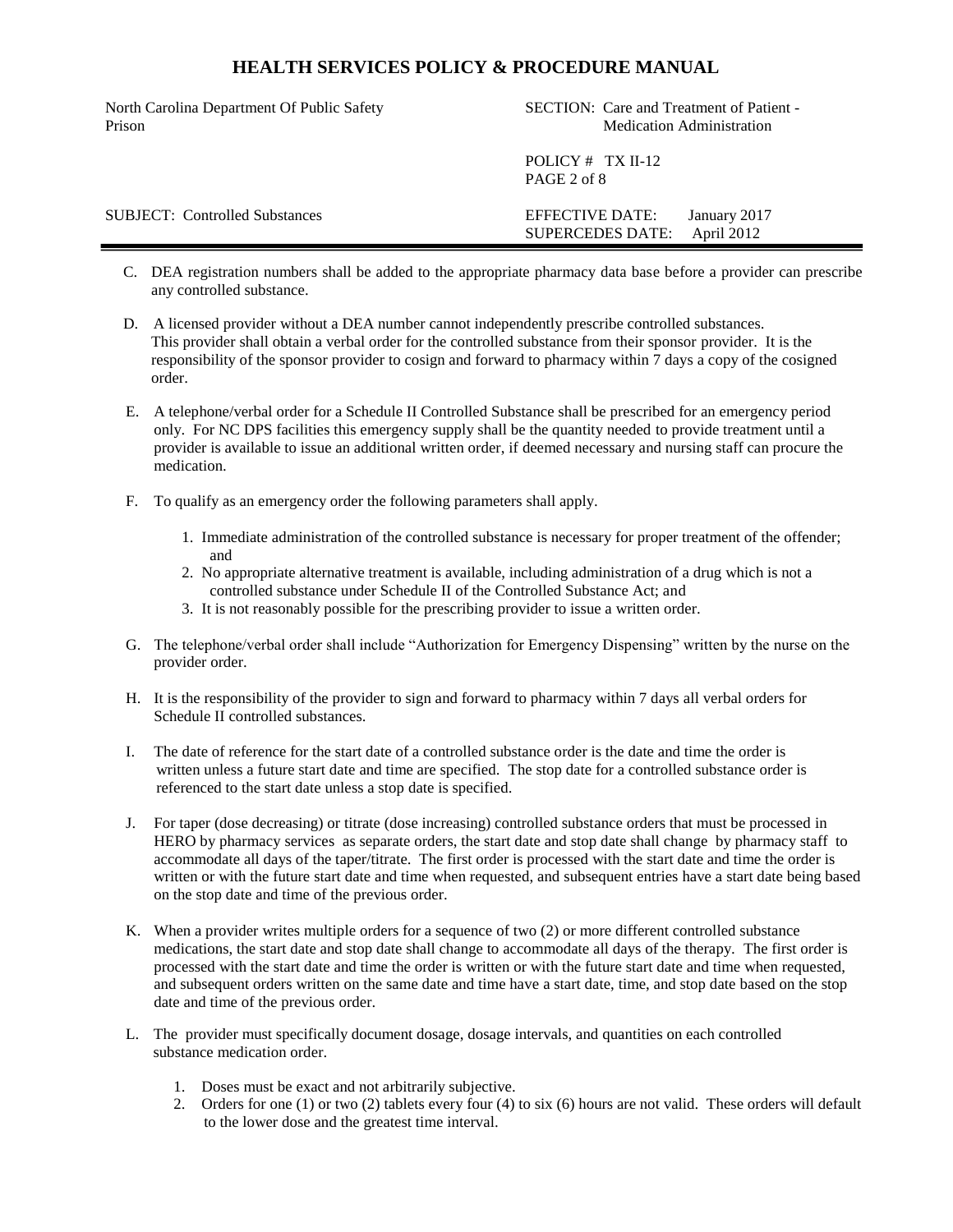North Carolina Department Of Public Safety Prison

SECTION: Care and Treatment of Patient - Medication Administration

POLICY # TX II-12 PAGE 3 of 8

SUBJECT: Controlled Substances EFFECTIVE DATE: January 2017 SUPERCEDES DATE: April 2012

- M.As needed (PRN) orders for controlled substances with a duration specified that do not have a quantity specified will default to 30 dosage units (tablets, capsules, etc) unless the duration specified mandates less than 30 dosage units.
	- 1. The maximum number of dosage units that can be prescribed on a PRN order in a 30 day period is #100.
	- 2. The provider may authorize one refill of #100 dosage units of a Schedule CIII through CV which can be obtained after the first 30 days is completed.
	- 3. A utilization review approval is needed for any PRN order which exceeds two (2) months.
	- 4. PRN controlled substance orders with no duration, but with a quantity specified have a 30 day stop date.
	- 5. Refer to Health Services Policy and Procedure Manual, Policy # TX II-9, Medication Duration for Outpatient Services for more information.
- N. Inpatient facilities at Central Prison and NCCIW are exempt from the PRN quantity limit, and the quantity shall default to the maximum quantity allowable for the provider order without regard to the PRN.
- O. Orders for Schedule CII controlled substances can be written for a maximum of 30 days.
- P. Orders for Schedule CIII through CV controlled substances can be written for a maximum of 5 refills and 180 days with the exception.

### II. **STORAGE OF CONTROLLED SUBSTANCES AND KEY CONTROL**

- A. Controlled substances must be stored in a double lock system.
	- 1. The storage unit must be permanently fixed and locked within another locked room or cabinet.
	- 2. Only controlled substances will be stored in the double locked storage unit.
	- 3. One key to this double locked storage unit will be provided to the facility health care authority, and the second key must be maintained securely by the Facility Head, Warden, and/or designee.
- B. The key issued to the facility health authority will be secured on a ring and tagged according to facility S.O.P.
	- 1. This key shall be assigned to the medical area.
	- 2. The facility health authority, Nurse Supervisor, Lead or Charge Nurse shall assign the control medication keys to one nursing staff member each shift.
	- 3. The staff member assigned the control medication keys shall be the only person accessing the controlled substances on that shift.
	- 4. This assignment shall be documented on the shift assignment and report sheet.
	- 5. The control medication keys shall be exchanged between shifts, accounted for, and documented on The Controlled Medication Key Issue Log.
	- 6. If there is a need to transfer key control during a shift, a documented count of all controlled substances shall be completed by the two staff involved in the key control transfer. This transfer will shall also be documented on the Control Medication Key Issue Log.

### III. **DOCUMENTATION AND ACCOUNTABILITY OF CONTROLLED SUBSTANCES**

A. Receipt - When a correctional facility receives a new or refilled controlled substance medication order, a Controlled Substances Medication Administration Record (DC-175A) shall be completed.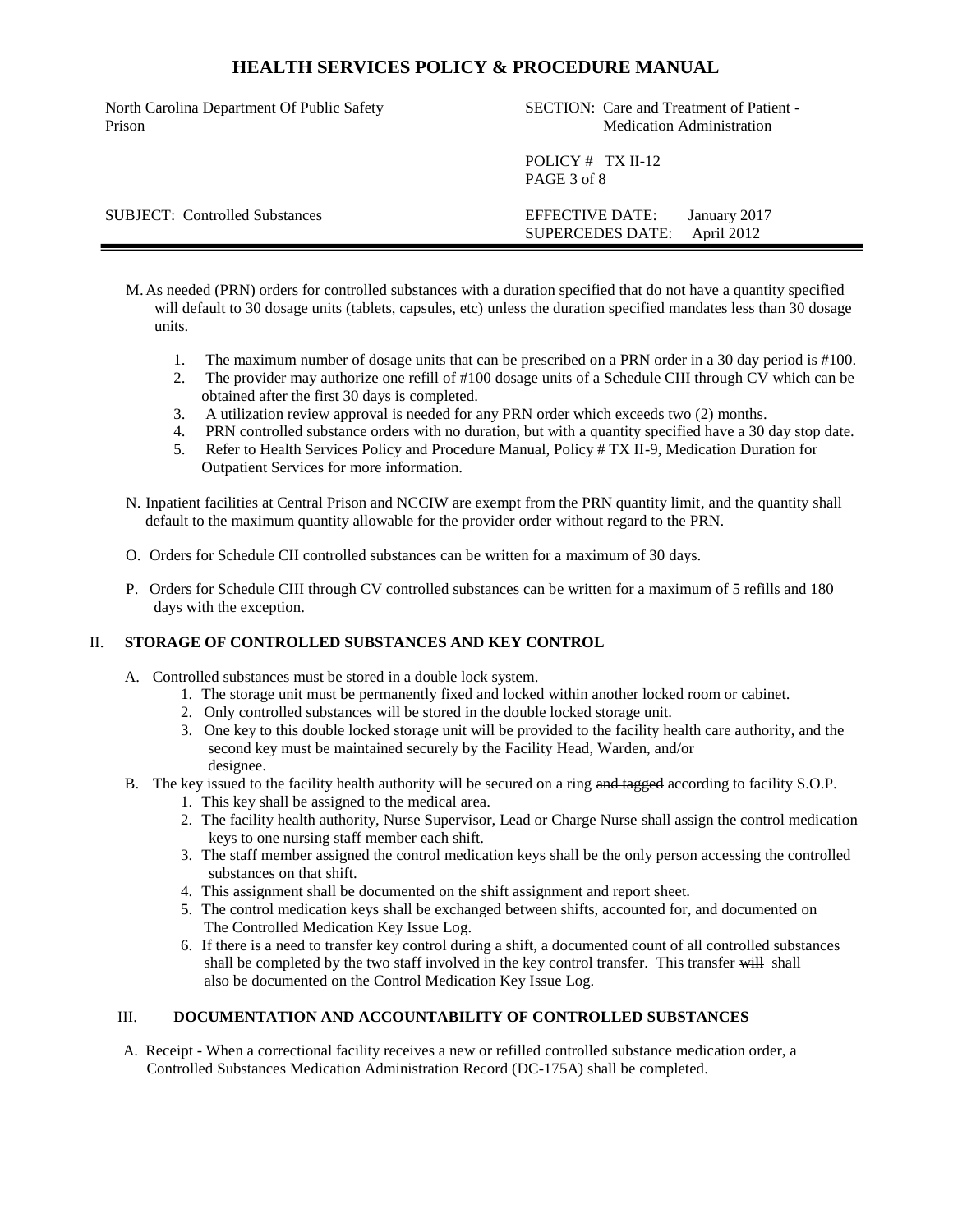| North Carolina Department Of Public Safety<br>Prison | SECTION: Care and Treatment of Patient -<br><b>Medication Administration</b> |
|------------------------------------------------------|------------------------------------------------------------------------------|
|                                                      | POLICY $#$ TX II-12<br>PAGE 4 of 8                                           |
| <b>SUBJECT:</b> Controlled Substances                | EFFECTIVE DATE:<br>January 2017<br>April 2012<br><b>SUPERCEDES DATE:</b>     |

- B. Documentation The nursing staff shall document the administration of controlled substances on the HERO eMAR (DC-175) and on a Controlled Substances Medication Administration Record (MAR) (DC-175A) for a pharmacy dispensed outpatient supply.
	- 1. The preparation side of the DC-175A is used when medication is removed from the original container and set aside in a double locked storage unit for future administration by DPS custody.
	- 2. The administration column on the DC-175A shall not be signed until the dose has been administered to the patient.
	- 3. Shift counts on controlled substances are documented on the back of the DC-175A. Counts must be completed at each shift change or change in key control by two authorized staff member authorities (nurse, med tech, officer). One of the authorized staff member authorities must be a health care staff member if health care staff are on duty. Otherwise, two trained correctional officers with the assigned controlled substance key responsibility may perform the shift count. If only one nurse is available the count shall be done daily by that nurse. In a facility where two non-licensed health care staff are routinely assigned to administer medications, a nurse must count a minimum of weekly on each shift. The facility health care authority is responsible for reviewing the DC-175A regularly.
	- 4. Paper DC-175A's used in outpatient settings should be scanned into the Narcotic Record file in the document manager, prior to transfer to another facility, when released or upon completion of the prescription. In the inpatient setting the DC-175 will be scanned into the document manager at the end of each shift or when the controlled substance order is processed and available for documentation on the eMAR whichever comes first.
- C. Original container Controlled substances shall be kept in the original container for tracking purposes and safety.
	- 1. If a medication is enveloped for future administration the following information must be contained on the envelope:
		- a. offender's name
		- b. OPUS number
		- c. medication name and strength
		- d. directions for administration
		- e. date and time of administration
		- f. special administration instructions
		- 2. These enveloped medications must be transported to the medical units in a locked cart, box, or bag.
		- 3. Controlled substances shall **NOT** be enveloped for administration during bus transfers of offenders.

#### D. Controlled substance transfer bags DPS staff member authority shall transfer controlled substances in a tamper resistant security bag.

- a. Only one controlled substance order can be placed in a security bag.
- b. The facility medical staff shall complete the following information on the security bag:
	- a. Offender's name
	- b. OPUS number
	- c. sending location
	- d. name of sender
	- e. receiving location
	- f. sealed by and date
- c. The completed tear strip shall be removed and attached to the unit photocopy of the DC-175A.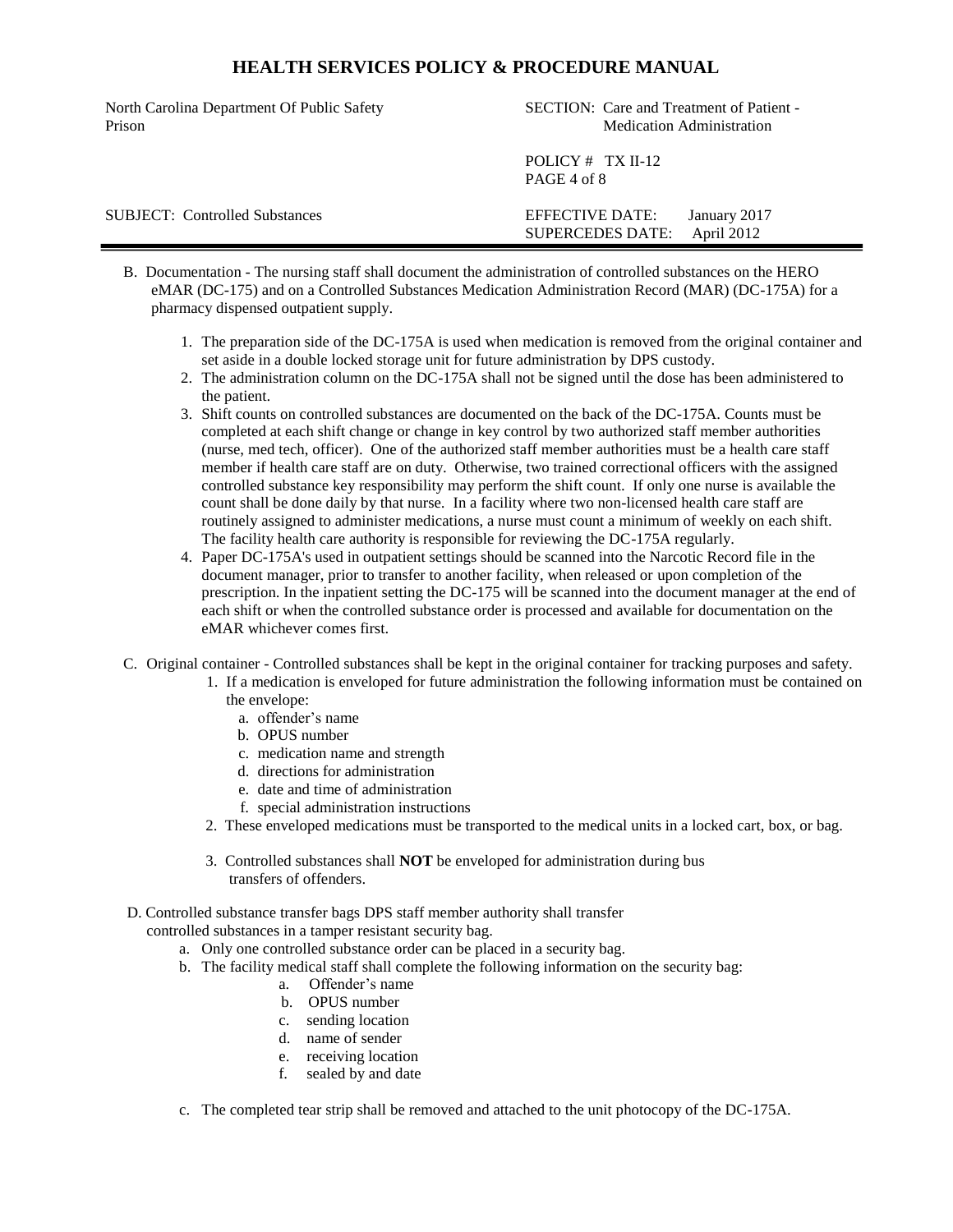North Carolina Department Of Public Safety Prison

SECTION: Care and Treatment of Patient - Medication Administration

POLICY # TX II-12 PAGE 5 of 8

SUBJECT: Controlled Substances EFFECTIVE DATE: January 2017 SUPERCEDES DATE: April 2012

- d. The controlled substance and original DC-175A shall be placed in the security bag and then be placed into a medication transport envelope.
- E. Offender- transfer out When an offender transfers within the, DPS, all controlled substances with their corresponding Controlled Substance MAR (DC 175 A) shall be transferred with him or her in separate security bags.
	- a. The sending facility shall record on the DC-175A:
		- a. the intended facility destination
		- b. quantity transferred
		- c. date and time of packaging of the controlled substance
		- d. transferring employee's legible signature
	- b. A photocopy of the DC-175A with all transferring information shall be made, scanned into the Narcotic Record file in the Document Manger, and filed at the sending facility for 3 years.
	- c. When an offender transfers to a jail the same security bag and documentation procedure applies except a photocopy of the DC-175A accompanies the controlled substance instead of the original DC-175A. The original DC-175A shall be scanned into the Narcotic Record file in the Document Manger and must remain in the DPS controlled substance book pending the return of offender from court.
- F. Offender transfers in When an offender transfers within the, DPS, all controlled substances with their corresponding Controlled Substance MAR (DC 175 A) shall be transferred with him or her in separate security bags.
	- 1. The receiving unit shall open the security bag and verify the following information for the controlled substance order matches the information on the DC-175A.
		- a. Offender's name
		- b. OPUS number
		- c. name and strength of the controlled substance
			- d. directions for administration
			- e. quantity received
	- b. The receiving health care authority shall document on the original DC-175A the date and time of receipt and the receiving signature.
	- c. For the receipt of controlled substances from another correctional facility, the receiving facility will continue documentation of administration on the transferring DC-175A. Do not initiate a new DC-175A.
	- d. Once the receiving facility has verified all the information and the count to be correct the opened security bag may be discarded.
	- e. If there is any discrepancy upon receipt of the controlled substance, the security bag must be maintained for investigation purposes.
- G. Retention of records Copies of each completed or transferred Controlled Substance Medication Record (DC-175A) shall be kept at each facility site for three years.
- H. Release Upon release, the facility health care authority may issue to the offender the unused portion of a controlled substance.
	- a. The controlled substance must be issued in its original container.
	- b. The issuance must be documented on the DC-175A and in the comments section on the eMAR.
	- c. If the original container is not child proof, the facility employee shall follow the procedure in Health Services Policy and Procedure Manual, Policy # TX II-16, Offender Release with Medications.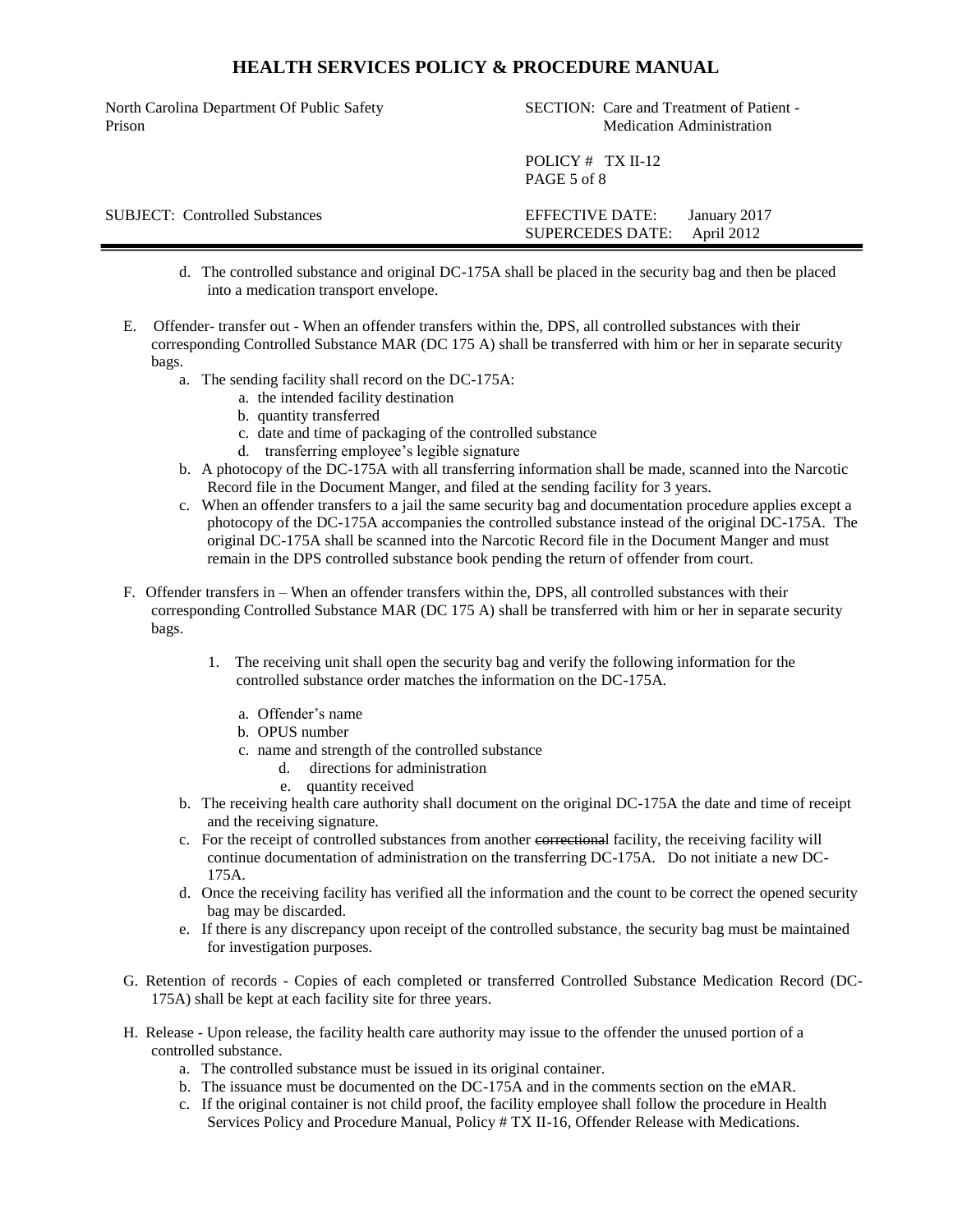North Carolina Department Of Public Safety Prison

SECTION: Care and Treatment of Patient - Medication Administration

POLICY # TX II-12 PAGE 6 of 8

SUBJECT: Controlled Substances EFFECTIVE DATE: January 2017 SUPERCEDES DATE: April 2012

> d. No more than #100 dosage units or a two week supply which ever is less may be issued on any controlled substance order for an offender release.

### IV. **CONTROLLED SUBSTANCES DISCREPANCIES**

- A. A controlled substance discrepancy is any loss or gain of a dose or doses which the facility cannot account for with a reasonable explanation.
- B. Facilities upon discovery of a suspected controlled substance discrepancy shall contact the DPS Prisons Pharmacy Director/designee within twenty four (24) hours.
	- 1. If the Pharmacy Director believes there has been a reportable discrepancy, the facility shall initiate a custody investigation and be instructed to send the investigative report to the Apex Central Pharmacy designee for DEA reporting.
	- 2. The Health Treatment Administrator, Regional Nurse Supervisor, ADON, DON, Risk Manager/Standards Director, and Facility Head shall be notified of the pending investigation.
	- 3. The facility health authority shall compile the following information and forward to the pharmacy designee for DEA reporting either as a report or on the online form DEA-106 Report of Theft or Loss of Controlled Substances.
		- a. Facility name, address, and phone number.
		- b. Date of loss
		- c. Names of law enforcement agency handling the investigation. If this is an internal investigation, show individual handling the investigation. Attach copies of witness statements or supporting documentation to the report.
		- d. Type of discrepancy (break-in, employee or offender theft, improper record keeping, etc.)
		- e. Name and strength of the controlled substance and quantity missing (If the medication was in a prescription container, the report must state the patient's name, the pharmacy name, date of dispensing, and prescription number.)
		- f. Description of any measures taken to prevent future thefts or losses
	- 4. A Health Services Event Report shall be completed and forwarded to Risk Management per Health Services Policy and Procedure Manual, Policy # AD II-5, Medication Variances and Incidents Reports.
- C. The Apex Central Pharmacy designee shall review and complete the investigative report and forward the final document to the following:
	- 1. Drug Enforcement Administration
	- 2. Facility Head, or Inpatient Health Treatment Administrator, Warden, or Chief Executive Officer
	- 3. Facility Nurse Manager
	- 4. Chief of Health Services
	- 5. Health Services Director of Operations
	- 6. Health Services Director of Nursing
	- 7. Regional Assistant Director of Nursing
	- 8. Pharmacy Director
	- 9. Health Services Deputy Director
	- 10. Risk Manager/Standards Director
	- 11. Regional Nurse Supervisor III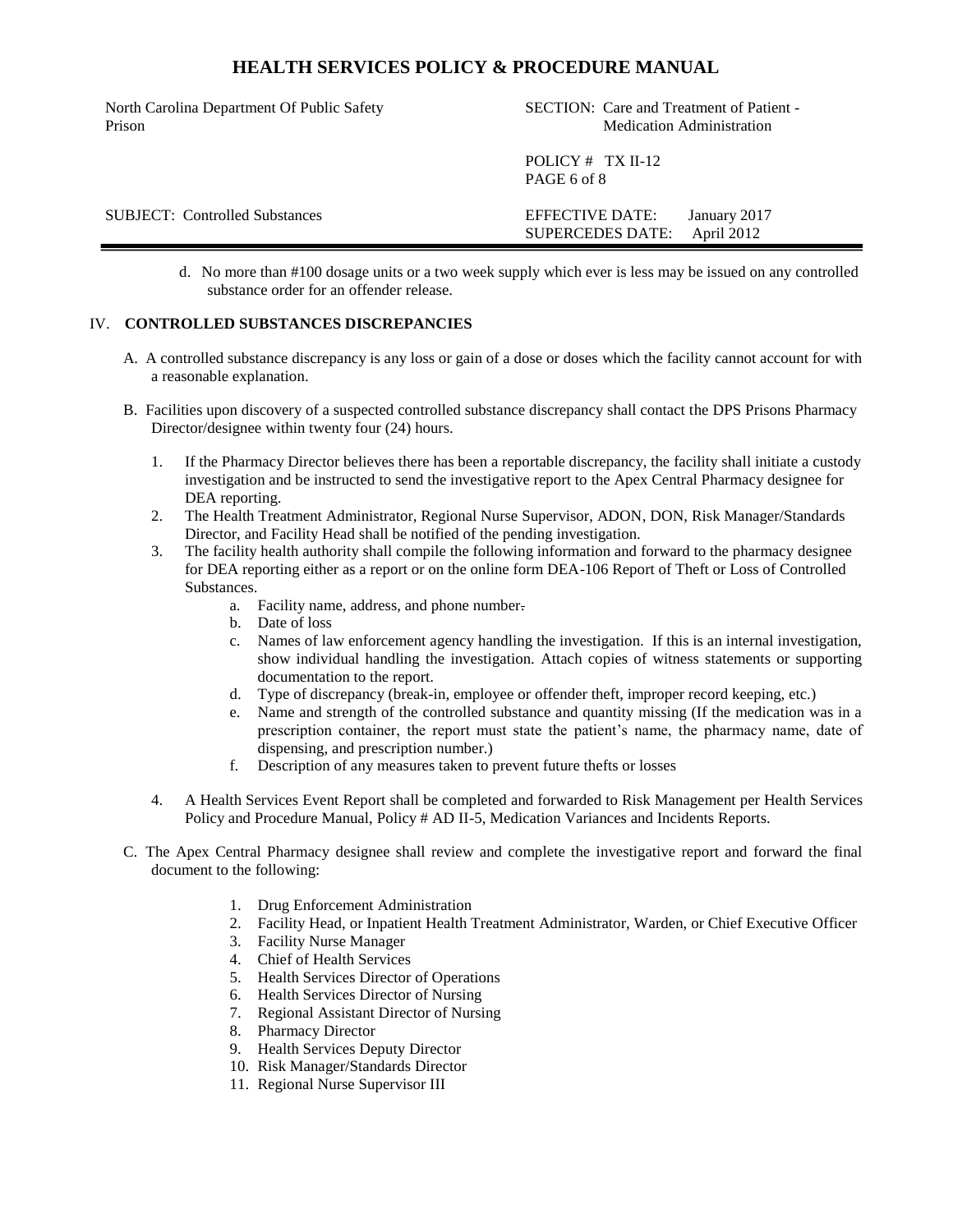| North Carolina Department Of Public Safety<br>Prison | SECTION: Care and Treatment of Patient -<br><b>Medication Administration</b>    |
|------------------------------------------------------|---------------------------------------------------------------------------------|
|                                                      | POLICY $#$ TX II-12<br>PAGE 7 of 8                                              |
| <b>SUBJECT:</b> Controlled Substances                | <b>EFFECTIVE DATE:</b><br>January 2017<br>April 2012<br><b>SUPERCEDES DATE:</b> |

- D. The facility health care authority shall maintain copies of the discrepancy reports along with other supporting documents at the correctional facility for three years.
- E. Following review of investigative report, the Chief of Health services in consultation with the Deputy Director for and Director of Nursing may recommend disciplinary action up to and including dismissal for those involved in a loss of controlled substances.

#### V. **DESTRUCTION OF CONTROLLED SUBSTANCES**

A. Correctional facilities shall return discontinued, expired, or unused controlled substances to their DPS Pharmacy for destruction within seven (7) days of the discontinue date.

- B. Destruction procedures for controlled substances being returned to the pharmacy are as follows:
	- 1. Complete a Controlled Substances Destruction Record (DC-877) ensuring that the report includes the following:
		- a. Facility name and complete address
		- b. Facility number
		- c. Name and title of person submitting report
		- d. Date report submitted
		- e. Patient's name
		- f. Security bag number
		- g. Pharmacy supplier
		- h. Prescription number
		- i. Name and strength of controlled substance (exactly as it appears on the prescription label)
		- j. Quantity returned
	- 2. Send security bag(s) of controlled substance(s) along with a photocopy of the DC-175A in each security bag and all four (4) copies of the completed Controlled Substances Destruction Record to DPS Pharmacy by courier, courier mail, or officer transport. Keep a photocopy of the Controlled Substances Destruction Record in the facility file. Package controlled substance returns separately from other returns. Do not label the package in any manner that indicates controlled substances are contained in the package.
	- 3. A pharmacy designee will verify the Controlled Substance Destruction Record (DC-877) and medication and return a receipt to the facility.
		- a. If all medications on the DC-877 can be recovered, the facility will receive the pink and yellow copy of the DC-877 to file for three years.
		- b. If any of the medications on the DC-877 must be destroyed, the facility will receive a pink copy or photocopy to hold in a pending file until the medication is destroyed, and the yellow copy is returned.
		- c. The facility shall receive the DC-877 from a DPS Pharmacy within two (2) weeks.
	- 4. After the appropriate authority has destroyed the medication, the pharmacy will return a yellow copy of the Destruction Record (DC-877). The paper trail is not complete until the facility receives the yellow copy of the DC-877 to maintain in their records for three years.

C. Facility site destruction:

1. The facility health authority or their designee may destroy adulterated controlled substance doses according to the Rules and Regulations of the North Carolina Controlled Substances Act, Chapter 45, Subchapter G, Section 0408.